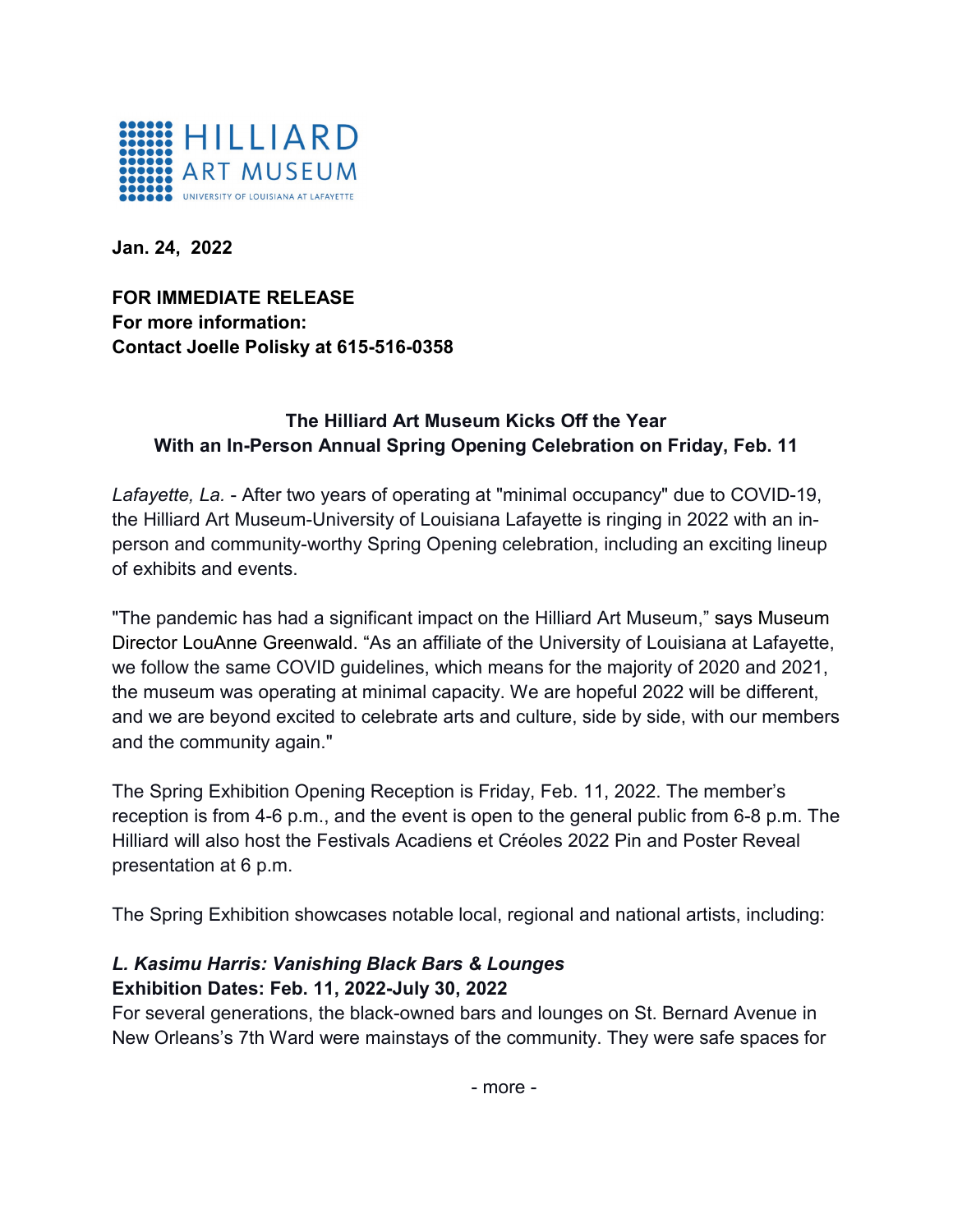refreshment in an otherwise hostile world that allowed for the development of a strong community and many beloved forms of cultural expression. Now, as those lounges struggle to stay open and many become white-owned, it is unclear what will happen to the neighborhood. The photographer L. Kasimu Harris is documenting these bars and lounges before it is too late and asking the question, "What happens to the culture when it is displaced?"

## *Twenty Years of Marais Press: Imprinting a Campus and a Collection* **Exhibition Dates: Sept. 10, 2021 - Aug. 20, 2022**

Featuring art donated to the Hilliard Art Museum's permanent collection, this exhibition is the result of over 260 collaborations between students and artists in the Marais Press service-learning program at the University of Louisiana at Lafayette Department of Visual Arts. Over the last 20 years, professor, artist, and master printmaker Brian Kelly has invited artists to create fine art print editions of their work in collaboration with his students. In this environment, students are exposed to the creative processes of established artists. They also have the opportunity to advance their knowledge of highly technical printmaking processes like aquatint, Chine-collé, drypoint, engraving, etching, lithography and others. The Hilliard Art Museum Is proud to present this significant part of its works-on-paper collection.

# *Talking to Death: An Allegory for Sculpture* **Exhibition Dates: Jan. 14, 2022 - July 9, 2022**

*Talking to Death: An Allegory for Sculpture* is a multimedia installation by the artist Trevor Gould. As Gould's title indicates, there is a great deal at stake for sculpture in the 21st century as artists move into non-genre-specific studio practices. *Talking to Death* is exemplary in that it is indicative of this broad trend by artists to work in a manner that is not easily defined in terms of the media in which they work. For example, this project is composed of many works of art, but they are treated as a bloc or a holistic work of art comprised of highly representational sculpture, loose gestural paintings and nonobjective abstraction. Gould was born in Johannesburg, South Africa, and spent the majority of his career teaching at Concordia University in Montréal.

## **Upon request, press and media kits are available that include additional highresolution images and selected literature.**